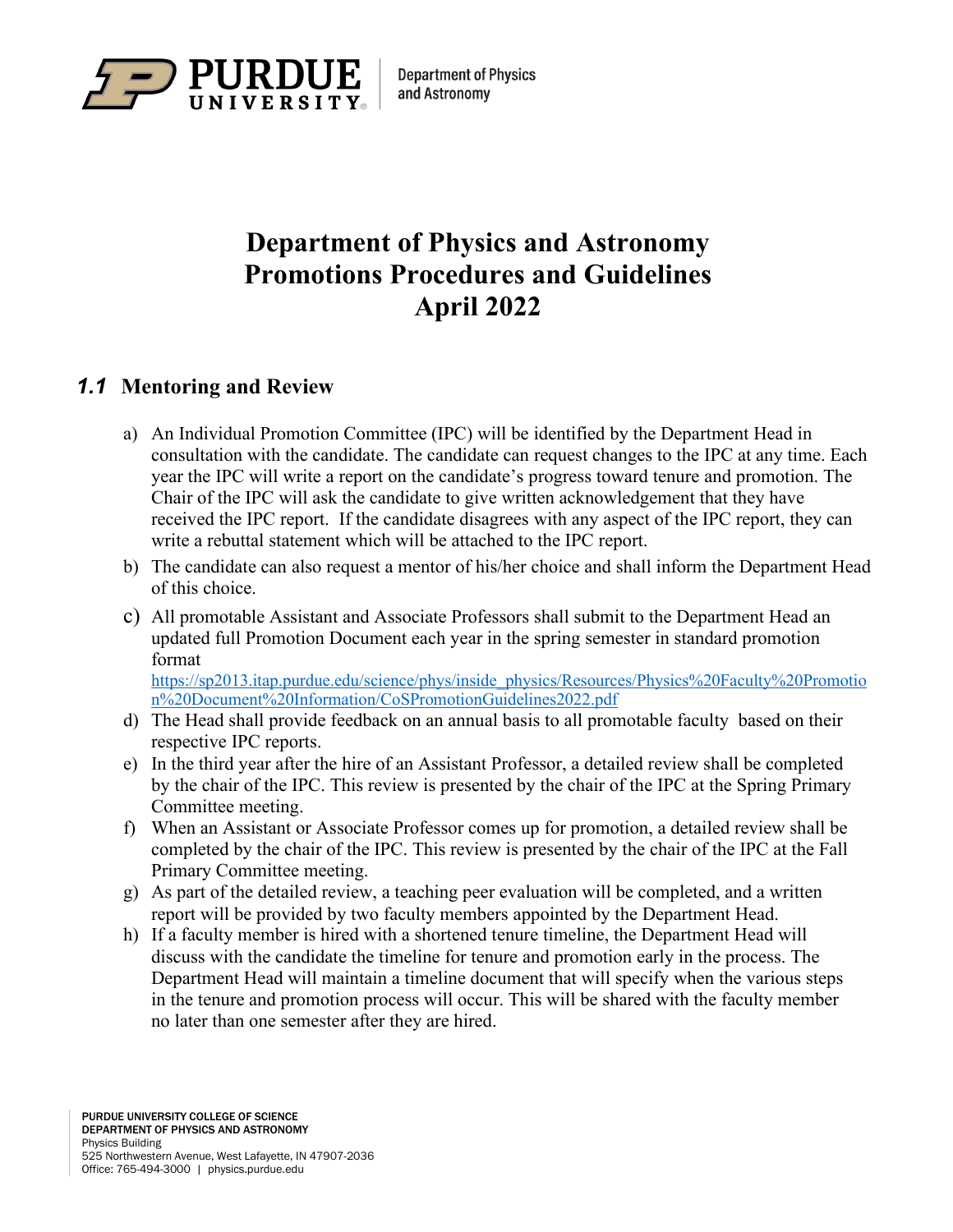# *1.2* **Requirements for Promotion**

The general requirements for promotion as stated in the *University Promotion Policy* document [\(https://www.purdue.edu/provost/faculty/promotion/index.html\)](https://www.purdue.edu/provost/faculty/promotion/index.html) are:

## "… **Promotion to Associate Professor**

Tenure is acquired on promotion to this rank, unless otherwise specified (see the Procedures for Granting Academic Tenure and Promotion). A successful candidate will have a significant record of accomplishment as a faculty member and show promise of continued professional growth and recognition…"

#### "… **Promotion to Professor**

Successful candidates are recognized as authorities in their fields of specialization by external colleagues – regional, national, and/or international as may be appropriate in their academic disciplines and campuses – and be valued for their intramural contributions as faculty members...."

# *1.3* **General Guidelines for Tenure and Promotion from Assistant to Associate Professor**

The overall general guideline is that a candidate has a significant record of accomplishment and has achieved excellence in one or more of the three categories, Research (Discovery), Education (Learning) and Service (Engagement). The general criteria in the important categories which are important for promotion are:

## **a) Funding**

It is generally expected that an Assistant Professor will receive initial external funding in the first two years and have a major source of funding in the third year. At the time of promotion, the candidate is expected to have demonstrated the ability to have sustainable funding to cover *all* costs associated with their research activities.

## **b) Publications**

The candidate is expected to have a consistent and continuous record of publication commensurate with the years in rank. The candidate is expected to demonstrate strong evidence of independent research and a record of accomplishment in research done at Purdue. It is understood that different sub-disciplines can have differing rates of publication.

#### **c) Collaborative Research**

If the candidate is involved in collaborative research, it is required for review and promotion that the role of the candidate in all aspects of the research, including funding and publications, be clearly delineated.

## **d) External Recognition**

The candidate is expected to be recognized within their field of expertise and be an active participant in their research community. As part of the external recognition there is expected to be a record which includes invited talks, including both conference presentations and seminars/colloquia. Other activities such as organizing sessions at conferences or chairing sessions are also important.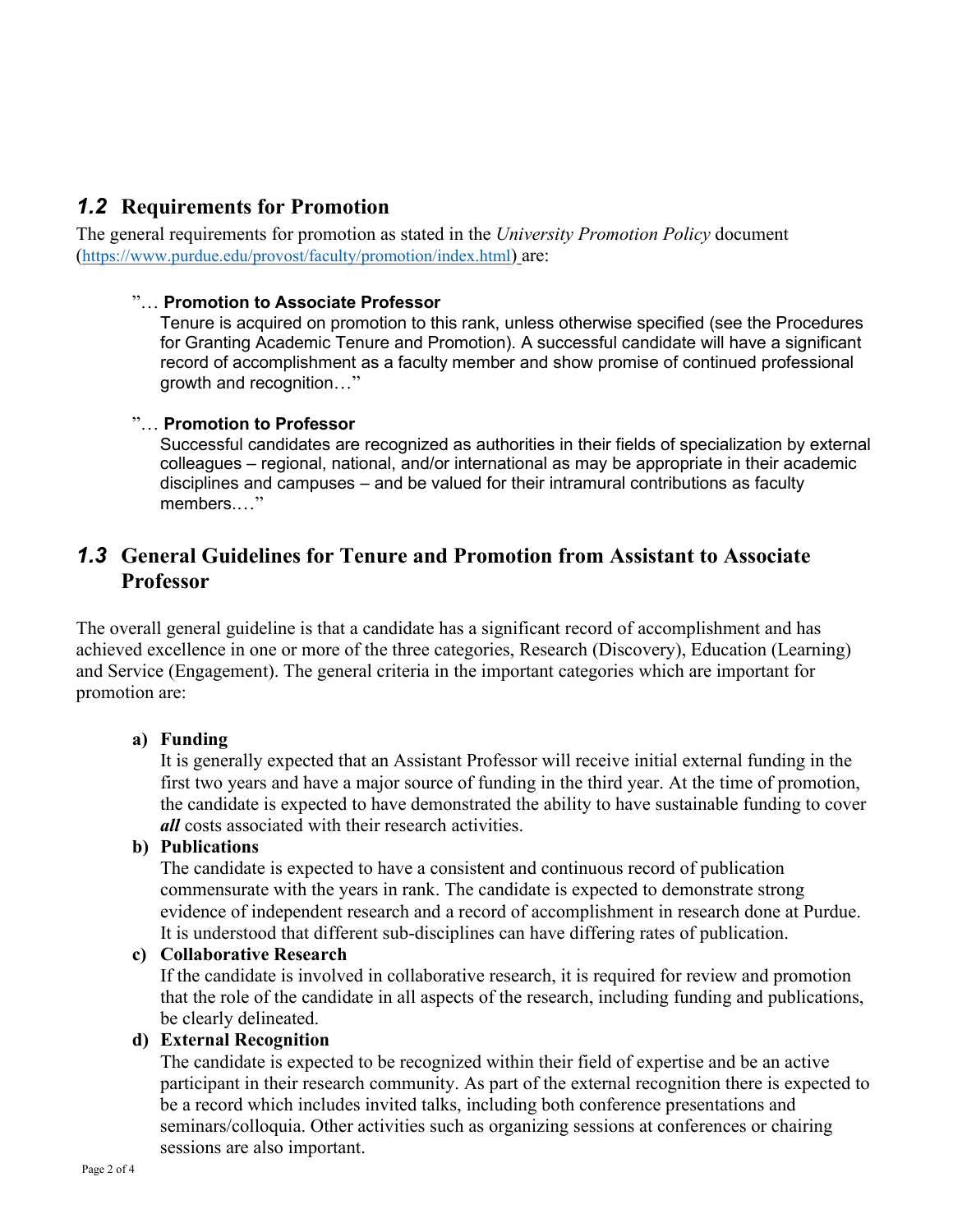# **e) Student Education**

At the time of promotion, it is expected that the Assistant Professor will have graduate student(s) enrolled in PHYS 699 with her/him that are making progress in their research towards a thesis. In addition, having undergraduates involved in the research program is very positive.

# **f) Teaching**

All candidates are expected to have strong teaching evaluations as judged by their peers and a demonstrated commitment to the delivery of high-quality instruction in both service and core courses. This commitment can be recognized in different ways including, but not limited to, student teaching evaluations, the receipt of teaching awards, participation in teaching workshops, and an improvement in teaching skills. Teaching at multiple levels is encouraged; teaching at least one undergraduate course is required. The department should not overburden the candidate with excessive teaching responsibilities e.g., coordination of large introductory undergraduate courses.

**g) Service**

All candidates are expected to serve on Departmental committees. All candidates are also expected to provide service to the physics community, such as reviewing grants or papers, and service to professional organizations.

# *1.4* **General Guidelines for Promotion from Associate to Full Professor**

The overall general guideline is that a candidate has a significant record of accomplishment and has achieved excellence in one or more of the three categories, Research (Discovery), Education (Learning) and Service (Engagement). The general criteria in the important categories which are important for promotion are:

# **a) Funding**

It is generally expected that an Associate Professor will have sustainable funding to cover costs associated with their research activities through multiple years with multiple or renewable grants.

## **b) Publications**

The candidate is expected to have a consistent and continuous record of publication commensurate with the years in rank. It is understood that different sub-disciplines can have differing rates of publication.

## **c) Collaborative Research**

If the candidate is involved in collaborative research, it is required for review and promotion that the candidate describe the role that they play with respect to funding and publications.

## **d) External Recognition**

The candidate is expected to have *international* recognition within their field of expertise and be an active participant in their research community. As part of the external recognition there is expected to be a record which includes invited talks, including both conference presentations and seminars/colloquia. Other activities such as organizing sessions at conferences or chairing sessions are also important.